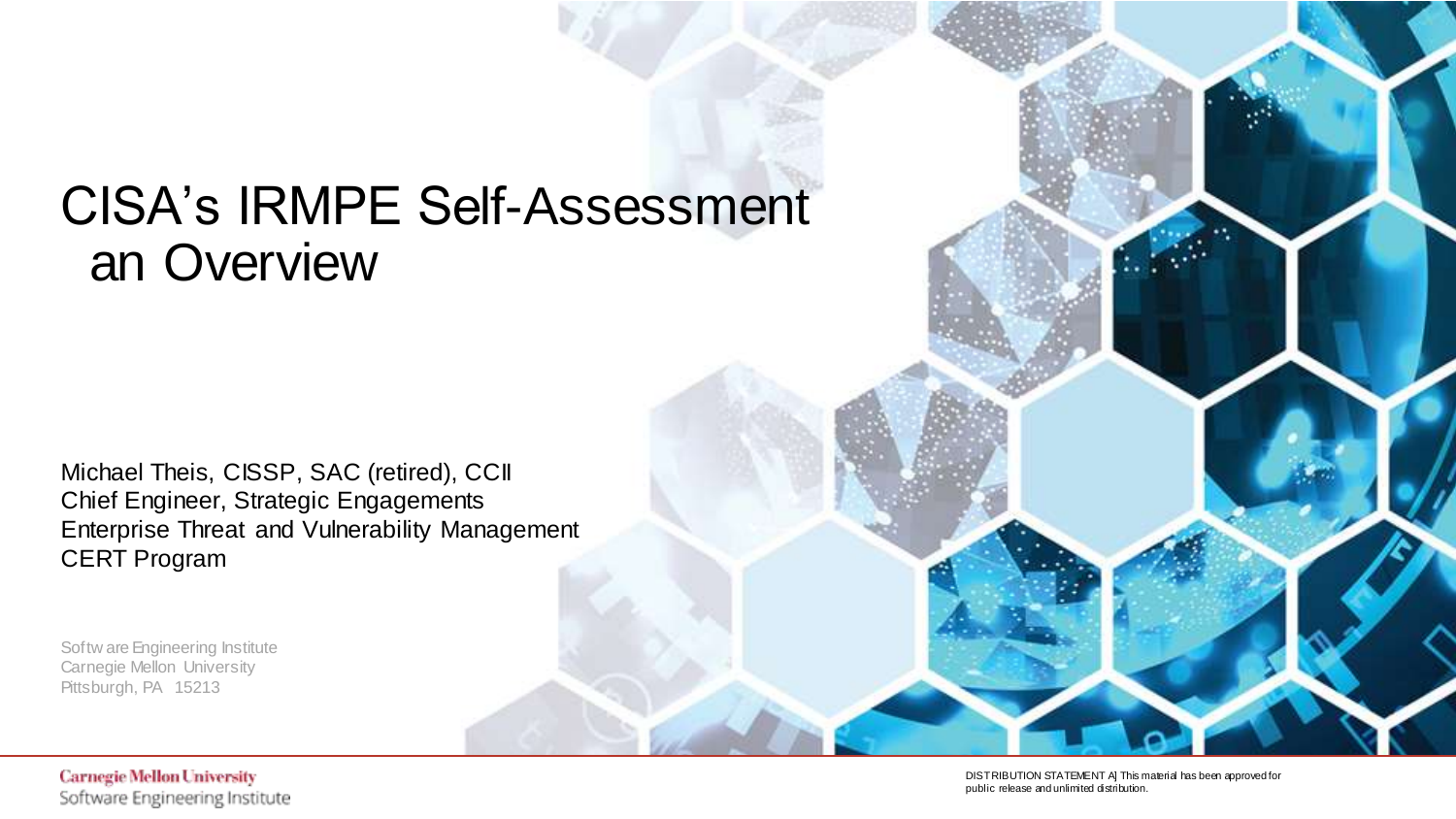# Document Markings

Copyright 2022 Carnegie Mellon University.

This material is based upon work funded and supported by the Department of Defense under Contract No. FA8702-15-D-0002 with Carnegie Mellon University for the operation of the Software Engineering Institute, a federally funded research and development center.

The view, opinions, and/or findings contained in this material are those of the author(s) and should not be construed as an official Government position, policy, or decision, unless designated by other documentation.

NO WARRANTY. THIS CARNEGIE MELLON UNIVERSITY AND SOFTWARE ENGINEERING INSTITUTE MATERIAL IS FURNISHED ON AN "AS-IS" BASIS. CARNEGIE MELLON UNIVERSITY MAKES NO WARRANTIES OF ANY KIND, EITHER EXPRESSED OR IMPLIED, AS TO ANY MATTER INCLUDING, BUT NOT LIMITED TO, WARRANTY OF FITNESS FOR PURPOSE OR MERCHANTABILITY, EXCLUSIVITY, OR RESULTS OBTAINED FROM USE OF THE MATERIAL. CARNEGIE MELLON UNIVERSITY DOES NOT MAKE ANY WARRANTY OF ANY KIND WITH RESPECT TO FREEDOM FROM PATENT, TRADEMARK, OR COPYRIGHT INFRINGEMENT.

[DISTRIBUTION STATEMENT A] This material has been approved for public release and unlimited distribution. Please see Copyright notice for non-US Government use and distribution.

This material may be reproduced in its entirety, without modification, and freely distributed in written or electronic form without requesting formal permission. Permission is required for any other use. Requests for permission should be directed to the Software Engineering Institute at permission@sei.cmu.edu.

Carnegie Mellon® and CERT® are registered in the U.S. Patent and Trademark Office by Carnegie Mellon University.

DM22-0085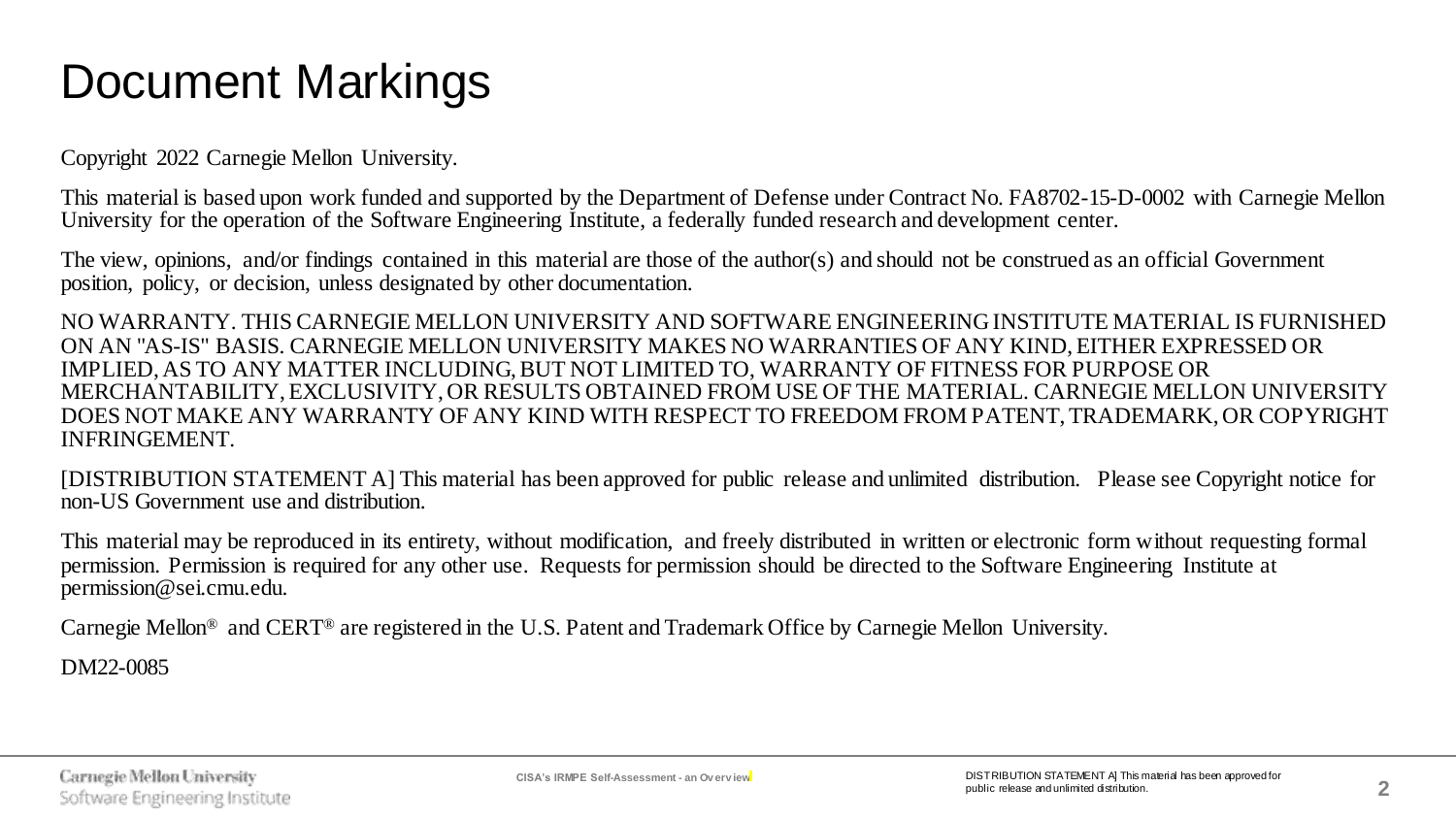Agenda

**CERT Insider Risk Research Overview**

**IRMPE Overview**

**IRMPE Improvements in the Self-Assessment Tool**

**Demonstration of the Self-Assessment Tool**

**Q&A / Open Discussion**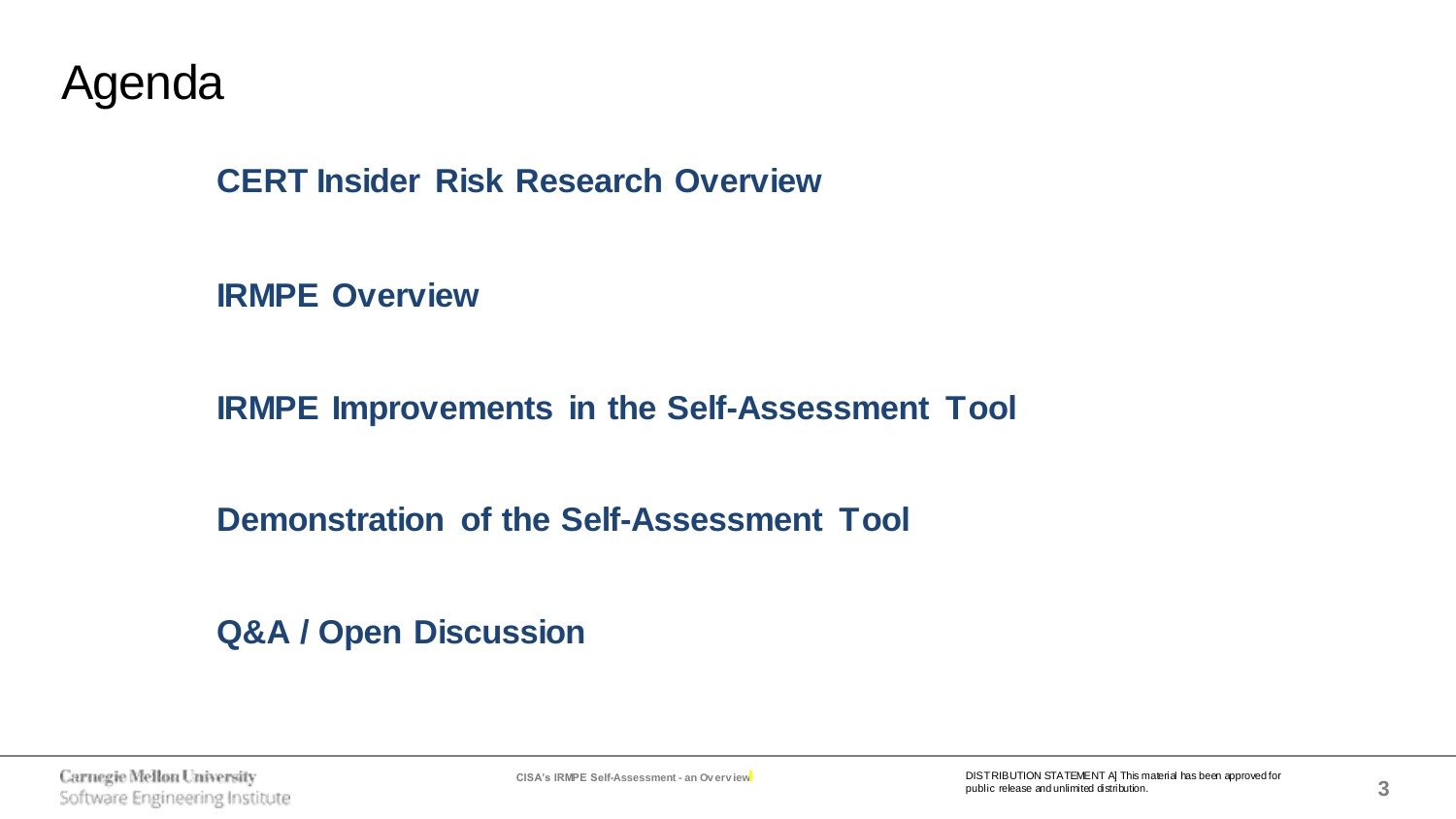#### CERT Insider Risk Research



Conducting research, modeling, analysis, and outreach to develop sociotechnical solutions to combat insider threats since 2001

Splunk Qu ery Na me: La st 30 Days - Possi ble Th eft of IP Terms: 'h ost=HE CTOR [ search host= "zeus. corp.m erit.l ab" Me ssage= "A use r acco unt wa s dis abled. \*" | eval Ac count\_ Name=m vindex (Accou nt\_Nam e, -1) | fie lds Ac count\_ Name | strca t Acco unt\_Na me "@corp.me rit.la b" sen der\_ad dress | fiel ds - A ccount \_Name] total \_bytes > 500 00 AND recipient \_addre ss!="\* corp.m erit.l ab" st artday sago=3 0 | fi elds c lient\_ ip, se nder\_a ddress , recipient \_addre ss, me ssage\_ subjec t, tot al\_byt es'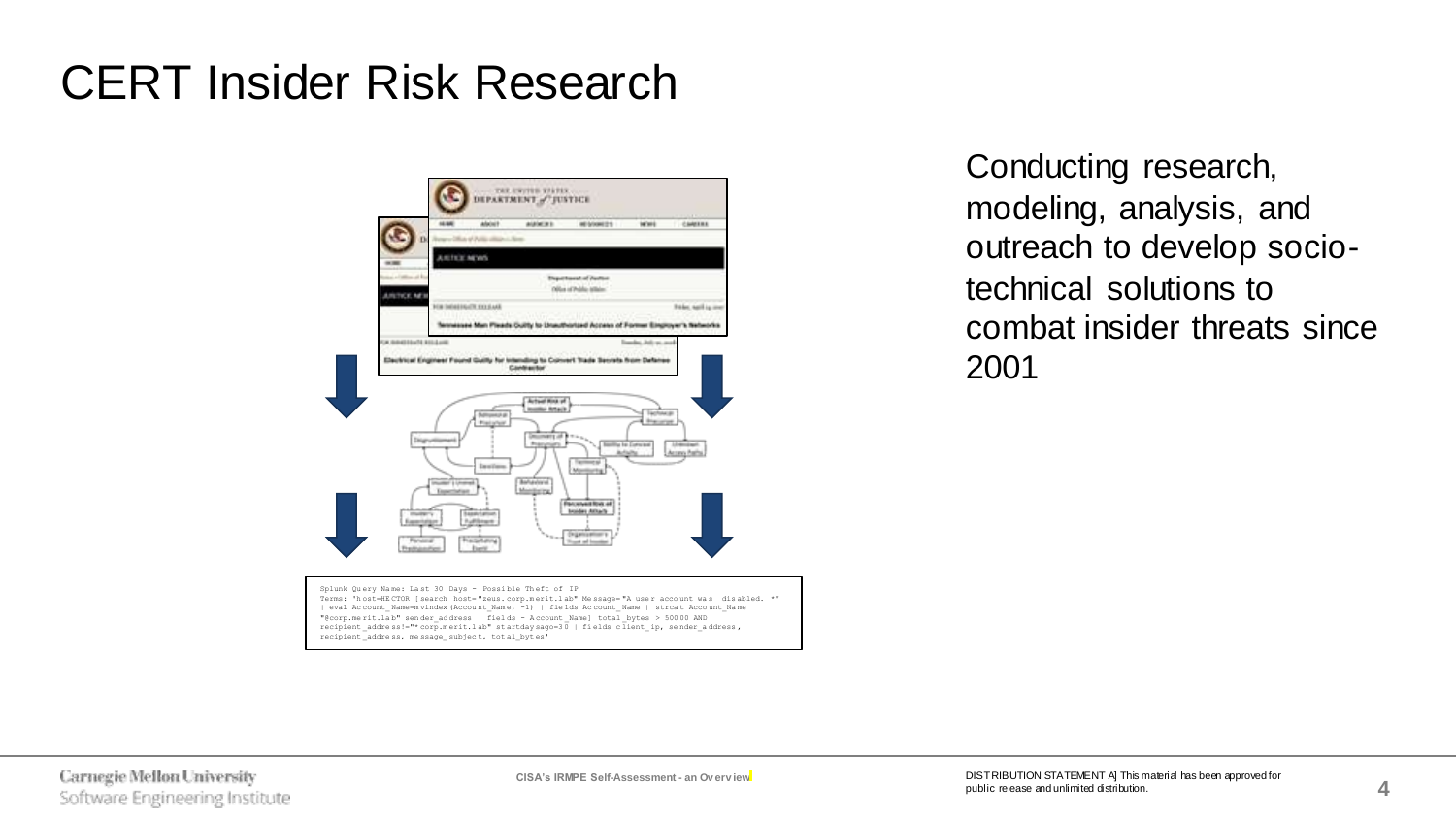## Insider Risk Management Program Evaluation (IRMPE) **Overview**

- The SEI **measures the effectiveness of insider risk management programs** using its IRMPE capability
- The IRMPE **benchmarks** insider risk programs against a set of recommended best practices derived from the **National Insider Threat Policy and Minimum Standards**, and the SEI's extensive research background in insider risk mitigation
- The **observations** and **recommendations** of the IRMPE help the organization develop a **roadmap** that can be used to establish and maintain a mature and effective insider risk program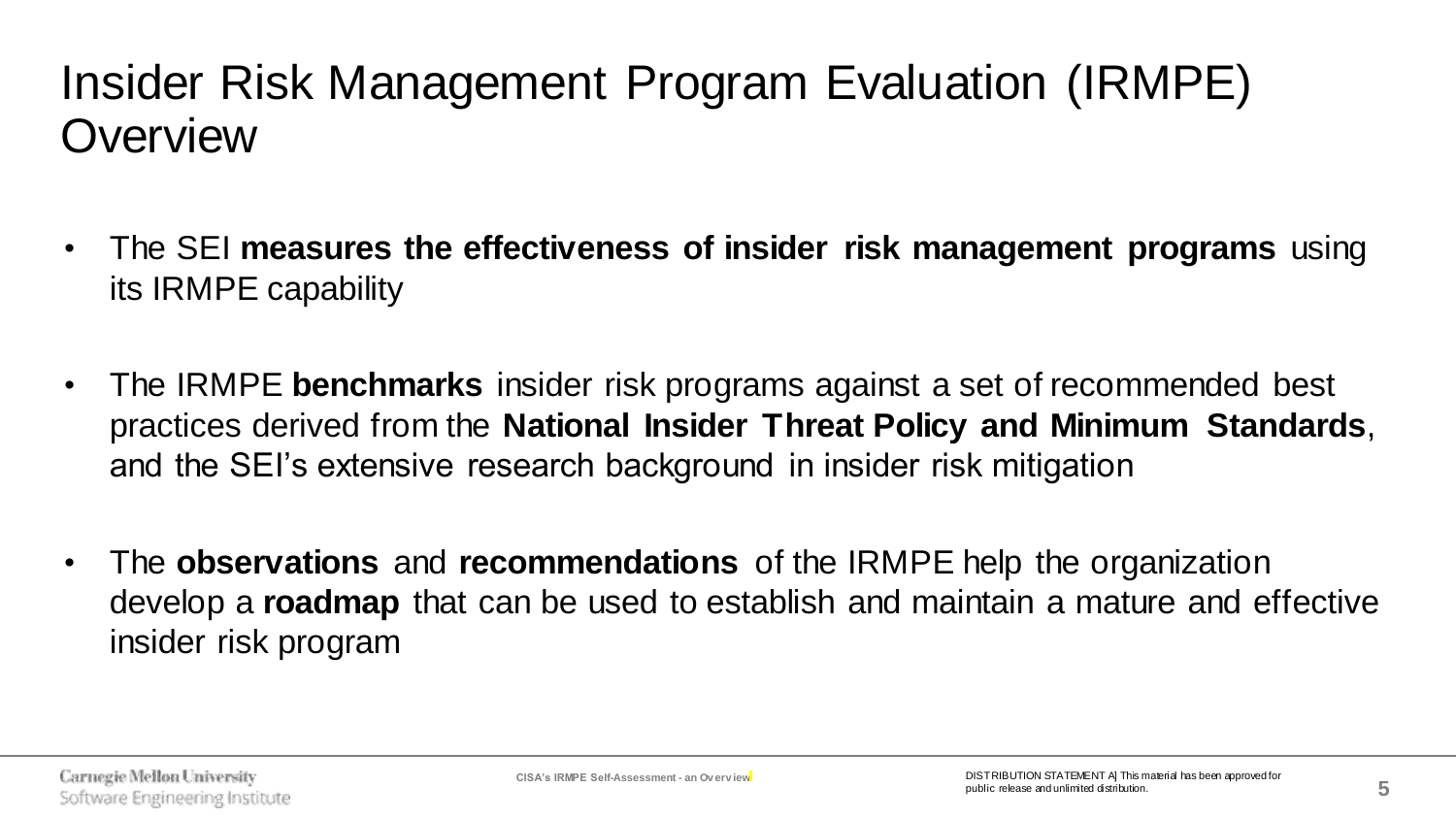## IRMPE Focus Areas

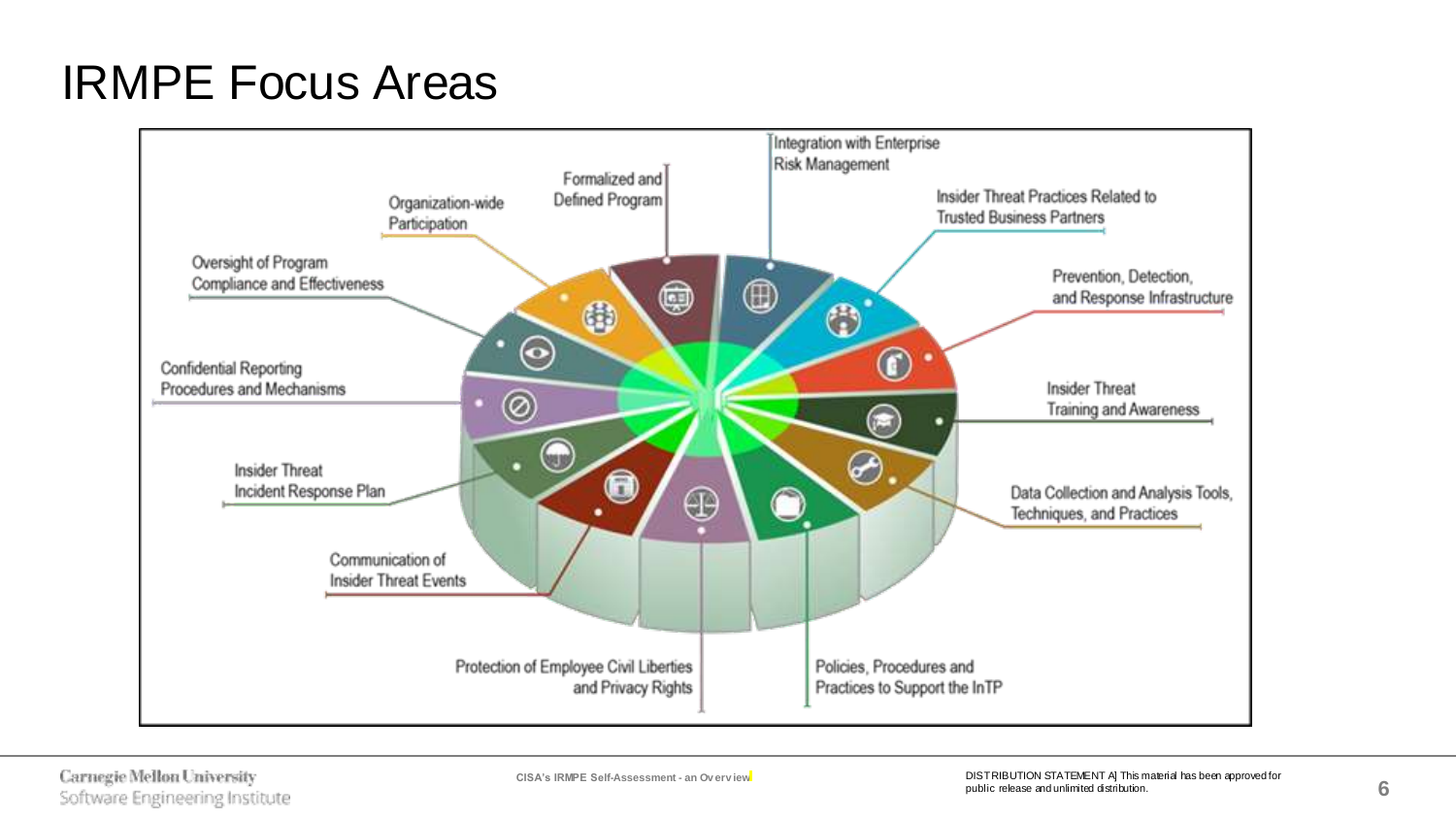# IRMPE Capabilities

| <b>Program Management</b>                                          | <b>Personnel and Training</b>               | <b>Human Resources &amp;</b><br><b>Investigations</b> | <b>Data Collection and</b><br><b>Analysis</b> |
|--------------------------------------------------------------------|---------------------------------------------|-------------------------------------------------------|-----------------------------------------------|
| Formalized Program                                                 | Organization-wide Participation             | Candidate Employee Verification<br>and Hiring         | Insider Threat Incident Response              |
| <b>IRMP Policy</b>                                                 | <b>IRMP Team Composition</b>                | New Employee Onboarding Process                       | <b>IRMP Access to Information</b>             |
| Internal Risk Incident Response Plan                               | Awareness Training for the<br>Organization  | Employee Behavior                                     | User Activity Monitoring                      |
| <b>IRMP Communications Plan</b>                                    | <b>IRMP Team Training</b>                   | Employee Investigations                               | Integrated Data Analytic Capability           |
| ERM Integration                                                    | Role-based Training for the<br>Organization | <b>Employee Support Programs</b>                      |                                               |
| Critical Asset Identification                                      | Manager and Supervisor Training             | <b>Employee Separation</b>                            |                                               |
| <b>IRMP Governance</b>                                             |                                             |                                                       |                                               |
| Compliance, Quality, Effectiveness,<br>and Performance of the IRMP |                                             |                                                       |                                               |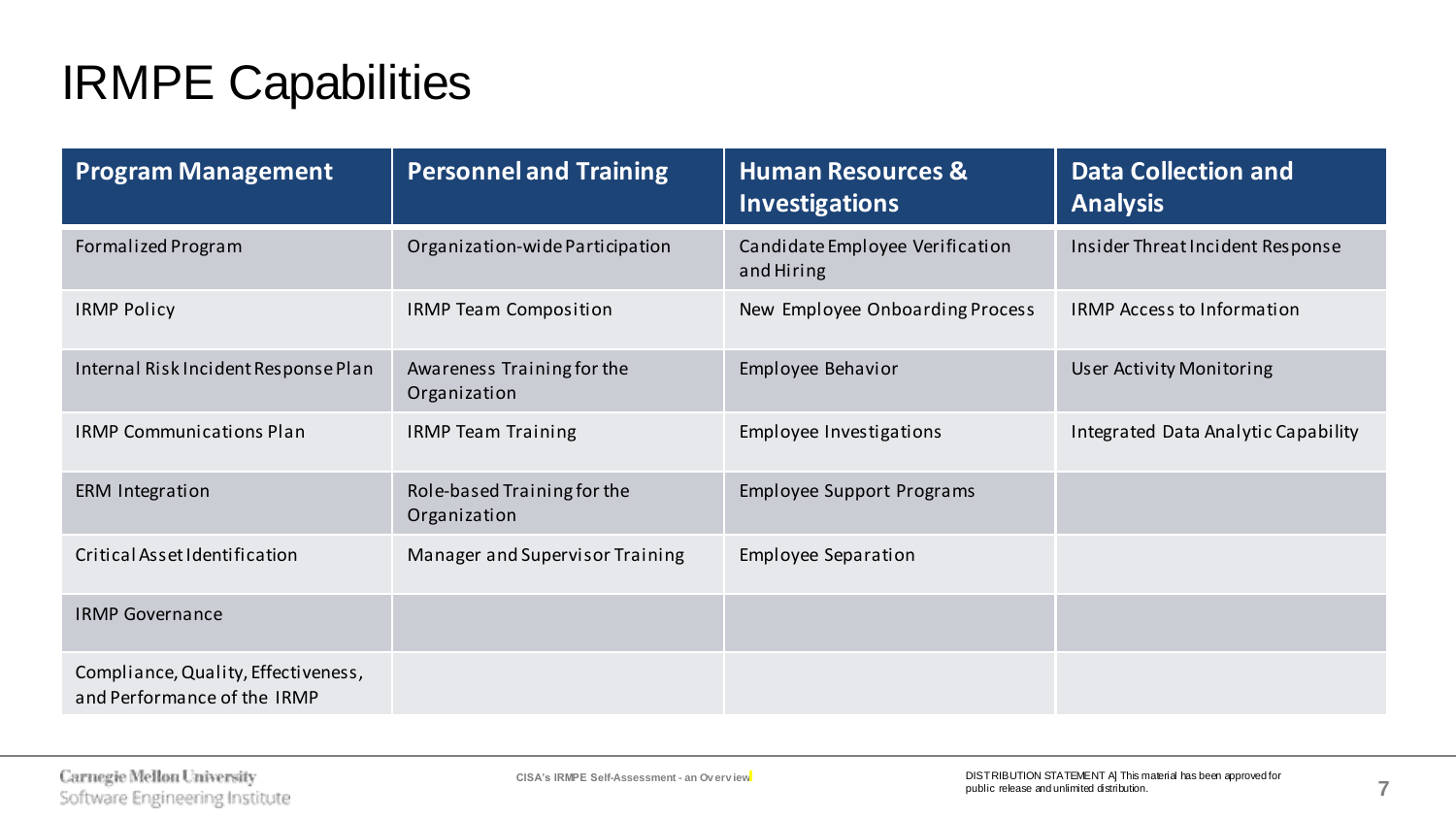## IRMPE Modifications for the Self-Assessment Tool

- Reduced IRMPE's assessed capabilities to fit 4-hour completion target
- Built-in report generation, including recommendations (Adobe Experience Manager Forms v6.5)
- Provided longitudinal analysis capability (rudimentary)
- Incorporated the first-ever Maturity Indicator Level (MIL) model for IRMPs (based on CERT-RMM)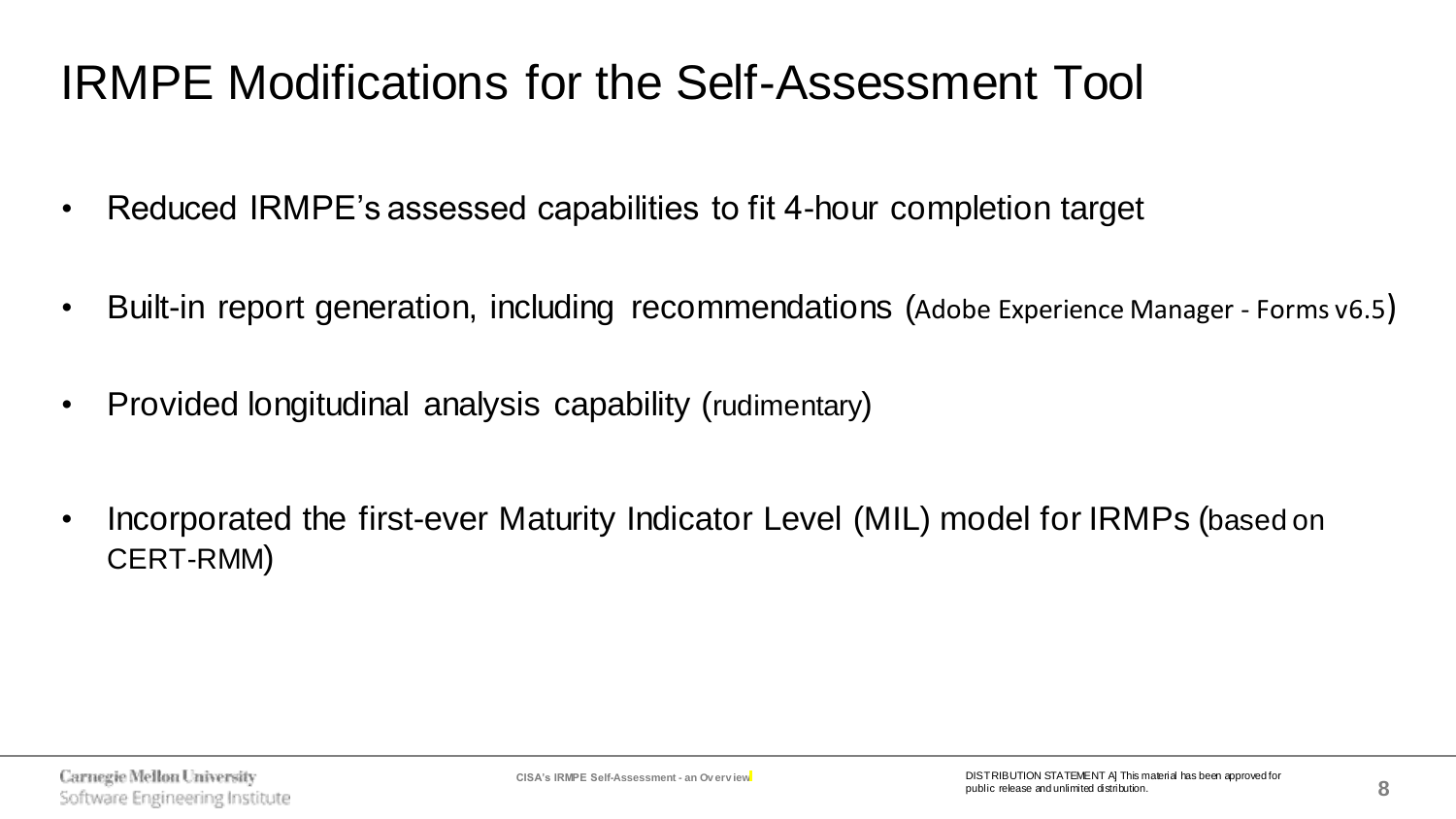#### A Sampling of CERT-RMM Applications and Derivatives

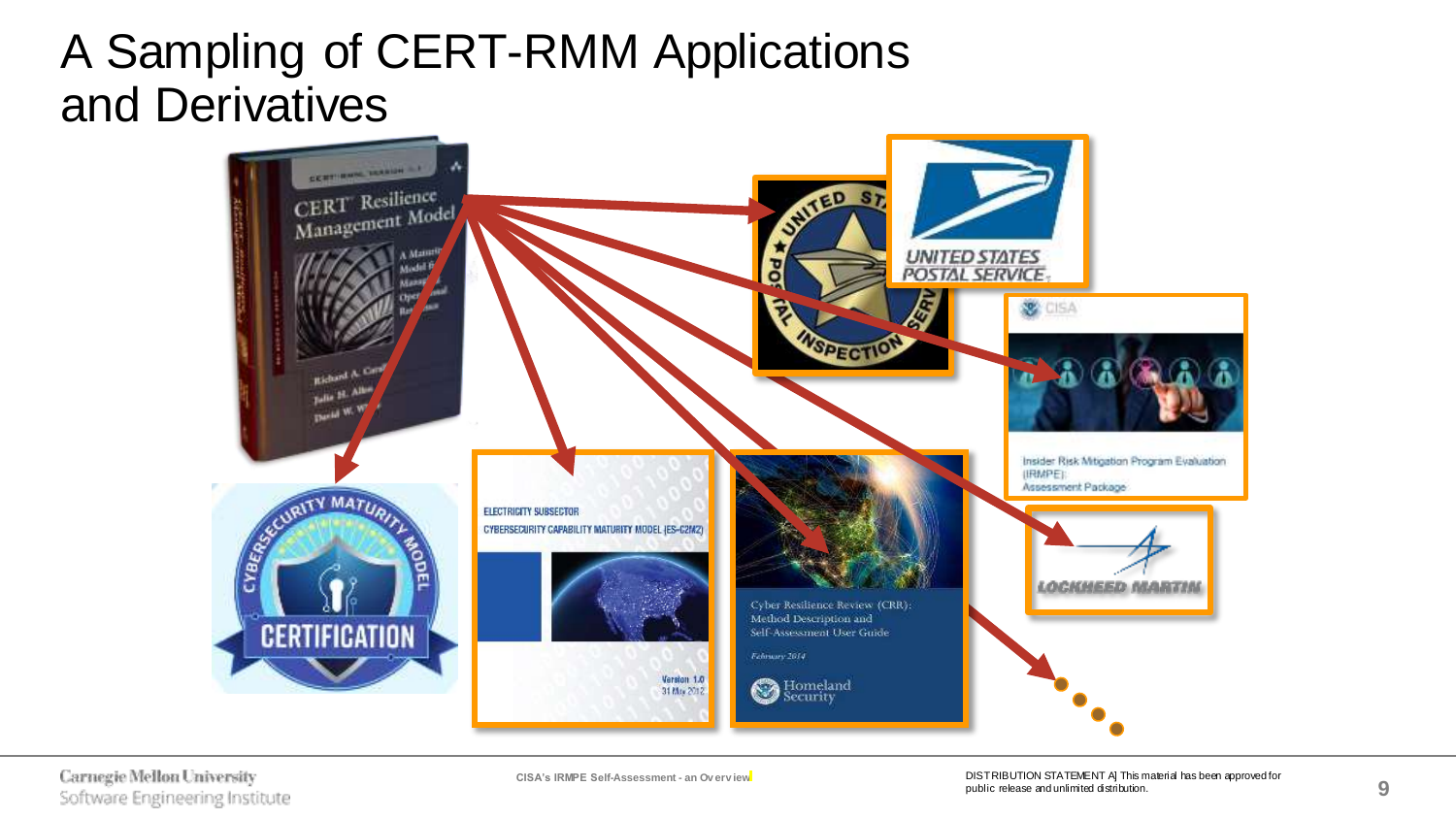## Insider Risk Mitigation Program Evaluation Overview

- Derived from and developed similarly to the Cyber Resilience Assessment
- 3 Process Areas (Program Management, Personnel & Training, Data Collection & Analysis), 20 goals, 80 specific practices
- Mapped to CERT-RMM, CMMC, National Insider Threat Policy and Minimum Standards, relevant NIST standards, and the CERT Common Sense Guide to Mitigating Insider Threats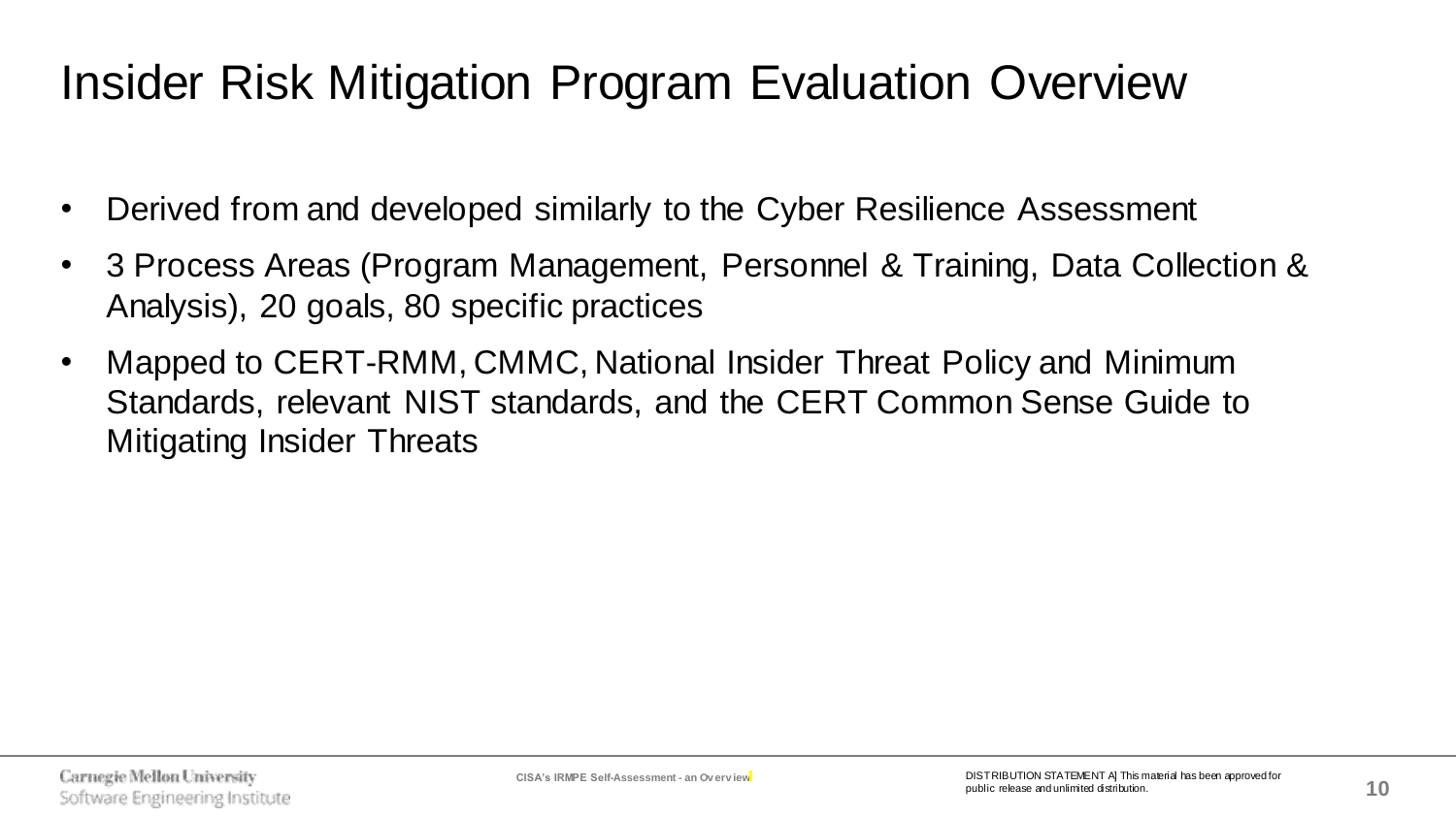# Obtaining the Self-Assessment Tool Package

There are five components to the package

- [Insider Risk Mitigation Program Evaluation \(IRMPE\): Assessment Instrument](https://www.cisa.gov/sites/default/files/publications/IRMPE_Assessment_v1_2021-10-12.pdf) (.pdf, 5.7MB)
- [IRMPE Question Set and Guidance](https://www.cisa.gov/sites/default/files/publications/IRMPE Question Set and Guidance-v1_508.pdf) (.pdf, 785.13 KB)
- [IRMPE Quick Start Guide](https://www.cisa.gov/sites/default/files/publications/IRMPE Quick Start Guide -v1_508_0.pdf) (.pdf, 1.12 MB)
- [IRMPE User Guide](https://www.cisa.gov/sites/default/files/publications/IRMPE User Guide -v1_508_0.pdf) (.pdf, 1.02 MB)
- **[IRMPE One-Pager](https://www.cisa.gov/sites/default/files/publications/IR Mitigation Program Evaluation Tool_OnePager.pdf)** (.pdf, 607.01 KB)

Entire package is located [here](https://www.cisa.gov/publication/insider-risk-self-assessment-tool)

| <b>Glassmann</b>                                |                                                                                                                                                                                                                                                                         |
|-------------------------------------------------|-------------------------------------------------------------------------------------------------------------------------------------------------------------------------------------------------------------------------------------------------------------------------|
| <b><i><u>Standard Institute</u></i></b>         |                                                                                                                                                                                                                                                                         |
| Extensive Secretary                             |                                                                                                                                                                                                                                                                         |
| <b>Hardon Israelic</b>                          |                                                                                                                                                                                                                                                                         |
| Transporta Communications                       |                                                                                                                                                                                                                                                                         |
| <b>Filip Bournald 4</b>                         |                                                                                                                                                                                                                                                                         |
| <b>England Genetic Careers</b>                  |                                                                                                                                                                                                                                                                         |
| Homestered Secondary American Co.               |                                                                                                                                                                                                                                                                         |
| torogethe and Lutters<br><b>Schoolward</b>      | INSIDER RISK MITHIATION                                                                                                                                                                                                                                                 |
| anticaptious back tast selling                  |                                                                                                                                                                                                                                                                         |
| charactered framework                           |                                                                                                                                                                                                                                                                         |
| Law Ashmanam Parkenting                         | In altitate We make a treaty significant state in this tackets airprivates office all business or contrast. Disponentes and that in guarantees at<br>third boxes while a streety constituted. The treater that but we reached to provide you'd convey and converting on |
| resistant Hertschel-Adviser (*<br><b>Submer</b> | In presuments, supercriting setuate and in this send to be releasing to the frontier move by departments, in properties<br>postman and forty for two investment forwards for contact for                                                                                |
| <b>Presenting Terminals</b>                     | The tool is a classical addition? BY Their artist counts key constitute glound 19 of visiting a ship and up the changing and the changing<br>of Progress Management, Reservant and Freming, and Bata Collection and Metropic The Interactive PBC from edium             |
| Friend                                          | OTA tratterizms italia in passival information, will alany users to realize premier permitted run to be horizon index<br>Hidden Harborn Hall (1996) The Harborn Harborn The Asset (1996) (The Asset of the Asset of Assets and Assets at Monarch For                    |
| <b>MALLS</b>                                    | psychological and providence-general presences. The trainer Bold had Automotive for some street long. THA is purchase coffi-<br>public and in looks statuth rillays at the fiatural, statu fields and connectivity with in powerful entity higher told to our           |
| Southernes                                      | hominately exhibited to be a monocheani-                                                                                                                                                                                                                                |
| <b>SAFETY THE</b>                               | the Rob Ellipton's Fragment Contention (FMRS) is assumed from annual Light 1, 748).<br>1891 EST Thai in continue to a continue in the                                                                                                                                   |
| Therapertaker Security                          | 2001年30月14日 Global Landt LLD 940<br>SHIP CENT Links and Team Trans                                                                                                                                                                                                      |
| Browns of him Instruction                       | STREET FLORI Flores Lands \$277.00 MHz                                                                                                                                                                                                                                  |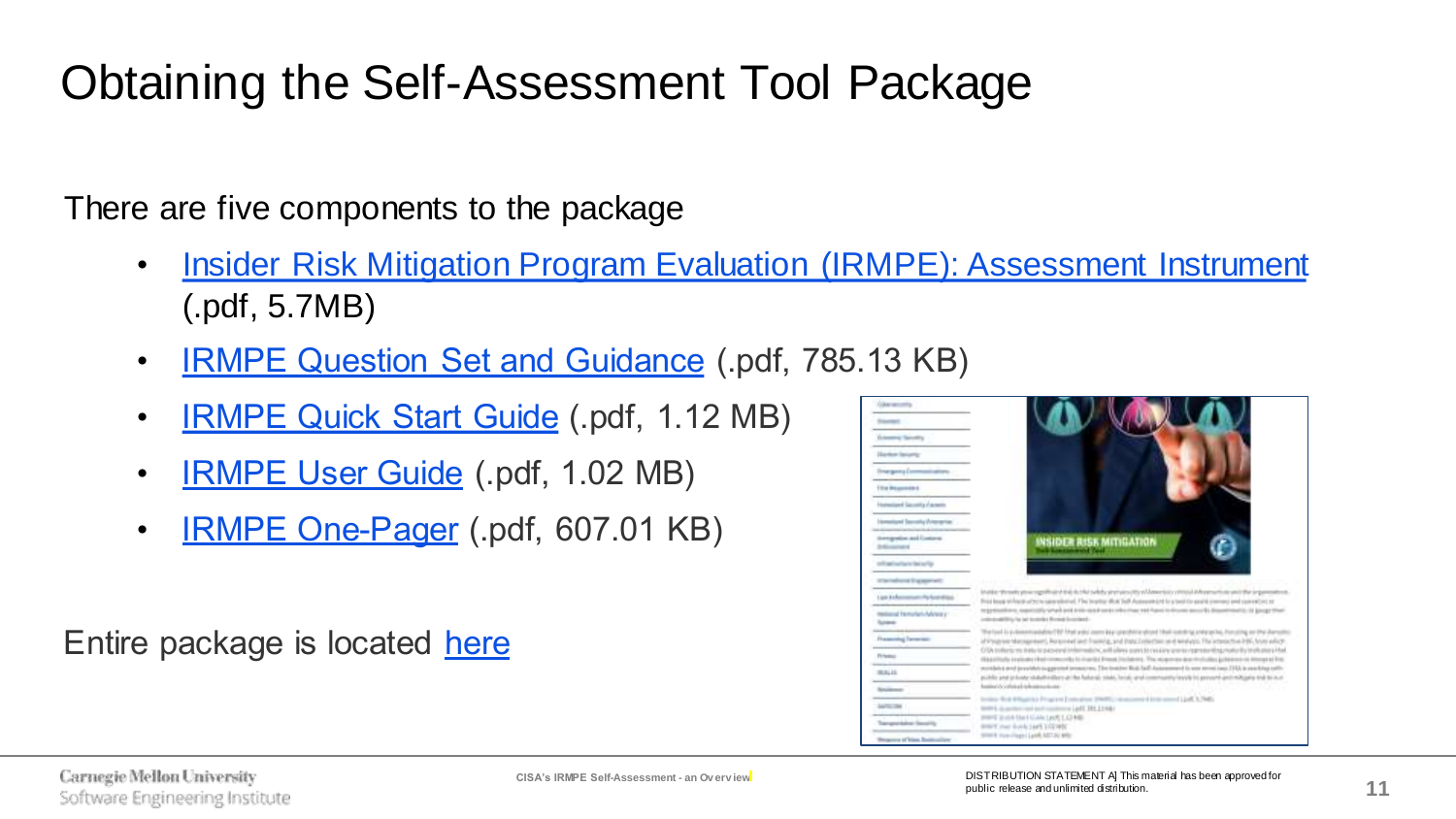Demonstration of the Self-Assessment Tool

**CAVEAT: This is a demonstration of the tool only. I do not represent CISA, or any of its policies, positions, or processes.**